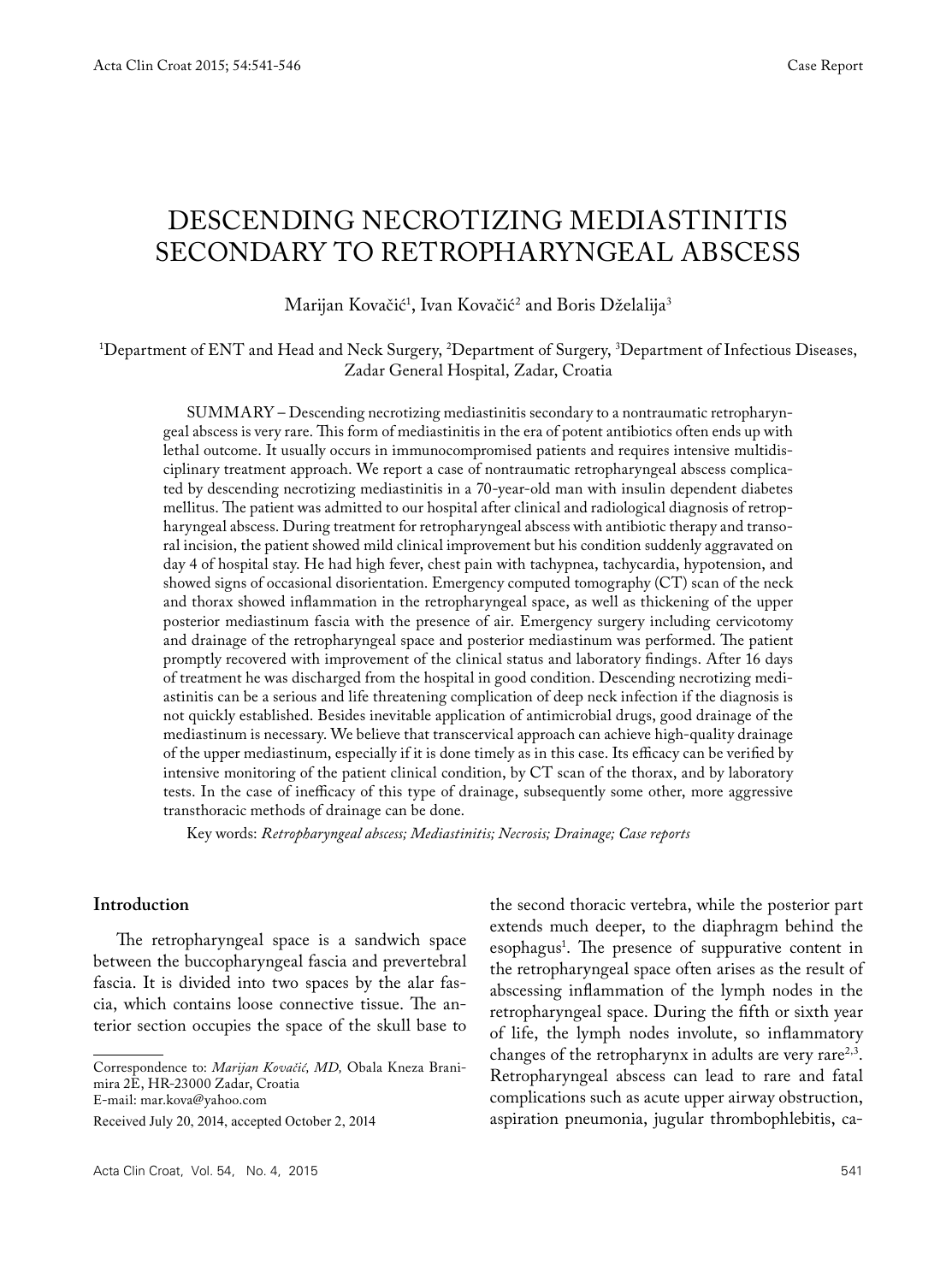rotid artery hemorrhage, and descending necrotizing mediastinitis. Descending necrotizing mediastinitis is one of the most serious forms of mediastinitis4-7. This disease is characterized by nonspecific symptoms in the early phase of mediastinal involvement, which is the main reason for late diagnosis of mediastinitis that may be fatal for patients. Mortality rate of this type of mediastinitis is still high despite the use of modern therapy and it ranges from  $14\%$  to  $50\%^\prime$ . In this paper, we present a rare case of descending necrotizing mediastinitis secondary to a retropharyngeal abscess. We describe our experience in the diagnosis and surgical treatment of this highly fatal infectious condition, along with a review of the literature.

## **Case Report**

A 70-year-old man with insulin dependent diabetes mellitus was admitted to our hospital with high fever, sore throat, associated with odynophagia, stridor, and dysphonia. During examination, active movement of the neck was limited and painful, without any obvious swelling in the neck area. Clinical examination and fiberoptic laryngoscopy showed erythematous bulging of the posterior wall of the oropharynx and edema of the larynx. Laboratory blood tests at the time of admission showed high white blood cell count (WBC, 15.4×10<sup>3</sup>) and C-reactive protein (CRP, 173 mg/L), while glucose (insulin therapy), red blood count, creatinine, iron, total protein, alanine aminotransferase, and creatine phosphokinase were normal. Computed tomography (CT) of the neck showed complete soft tissue thickening of the retropharyngeal space with a collection of air at some sites, which was in direct contact with vertebral bodies (Fig. 1). Radiography of the thorax did not indicate dissemination of the inflammation to the mediastinum and lungs. The retropharyngeal abscess was treated with antibiotics and surgery. On the first day of hospitalization, we applied dual intravenous antibiotic therapy (cefazolin 4 g/day in four doses and metronidazole 500 mg every 8 h). Incision and abscess content evacuation was performed by transoral approach without local or general anesthesia, also on the same day. Bacteriological swab of the abscess cavity was obtained after evacuation. About 30 mL of pus was collected by suction. Upon edema regression, the posterior pharyngeal wall appeared immediately after the intervention. The patient's condition improved considerably in the next few hours. The purulent fluid culture was positive for β-hemolytic streptococcus and *Peptostreptococ-*



*Fig. 1. Computed tomography (CT) on the day of admission revealed thickening of the retropharyngeal space with a collection of air (A, sagittal view; B, frontal view).*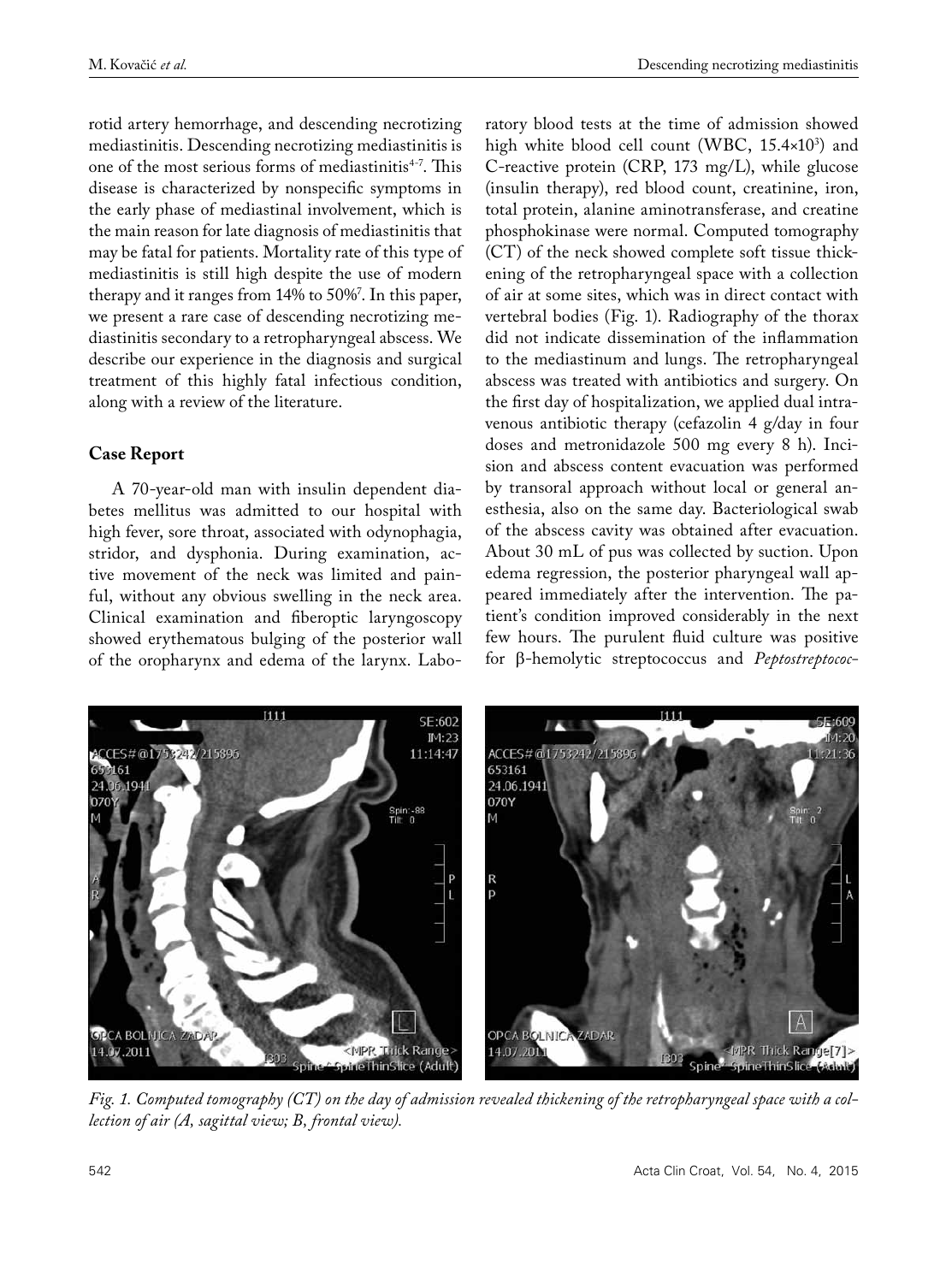

*Fig. 2. Computed tomography (CT) on hospital day 4 revealed thickening of the posterior upper mediastinum tissues, between the esophagus and vertebral bodies, with a collection of air (A, transverse view; B, frontal view).*

*cus* spp. with proven sensitivity to antibiotics already applied. On postoperative day 4, the patient's condition deteriorated with signs of high fever and chest pain with tachypnea. Repeated laboratory blood tests showed an increase of leukocytes (WBC, 17.2×10<sup>3</sup>) and CRP (470 mg/L). Emergency CT scan of the neck and thorax showed continuing inflammation in the retropharyngeal space but also thickening of the soft tissue with collection of air in the upper posterior



mediastinum to the level of tracheal bifurcation (Fig. 2). We performed cervicomediastinal and retropharyngeal drainage through the cervical skin incision. Smelly pus with admixture of gas was detected in the retropharyngeal space and upper mediastinum, along the esophagus and vertebral bodies.

Tube drainage of the retropharyngeal space and upper mediastinum was performed immediately by irrigation with saline, which was done several times *per* 



*puted tomography (CT) scan shows (arrows) two parallel drainages in the posterior space of the mediastinum and the nasogastric tube (A, transverse view; B, frontal view).*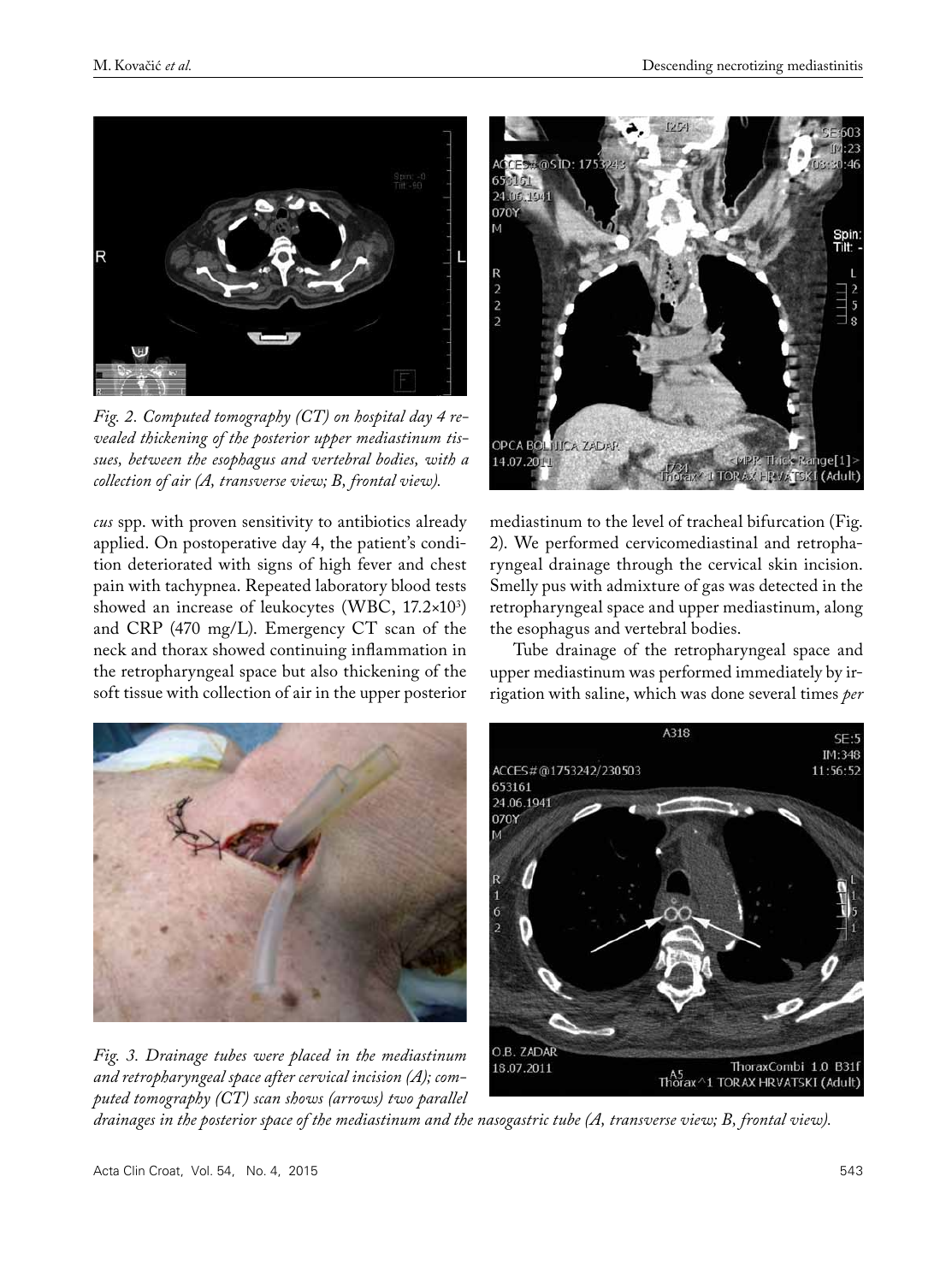day (Fig. 3). The patient's condition rapidly improved, body temperature stabilized, and clinical findings were better daily. Antimicrobial therapy was not changed due to negative bacteriological mediastinum swab culture. Drainage tubes were gradually removed, and the last one was removed from the upper mediastinum seven days after cervicomediastinal drainage. The patient was discharged on day 16 with normal clinical and laboratory findings. During two-year follow up, no symptoms of upper respiratory tract inflammation were observed on repeated examinations.

#### **Discussion and Conclusion**

Retropharyngeal abscess is infection in one of the deep spaces of the neck. It is a rare disorder usually seen in children as the result of upper respiratory tract infection. In adults, retropharyngeal abscess mostly arises primarily as the result of contamination by a sharp foreign body or surgical instrument, traumatic rupture of the pharyngeal mucous membrane and muscle. Nontraumatic retropharyngeal abscess in adult is extremely rare and generally occurs in immunocompromised patients<sup>2,3</sup>. Like other deep neck infections, retropharyngeal abscess is a serious infection and can endanger patient lives. Death of patients usually occurs as a result of sepsis with multiorgan failure. One of other complications of retropharyngeal abscess, which can be life threatening, is descending necrotizing mediastinitis<sup>4</sup>. Reports describing retropharyngeal abscess and mediastinitis in an adult are very rare and only a few cases have been described in the literature5 . This type of mediastinitis has poor prognosis and any delay in diagnosis contributes to increased opportunities of fatal outcome of the disease. Clinical diagnosis of descending necrotizing mediastinitis can be difficult because clinical symptoms are variable and nonspecific. In any case of deep neck infection, it is necessary to think about the possibility of its occurrence, especially in immunocompromised individuals. Descending necrotizing mediastinitis must be detected as early as possible. The best method for this is certainly CT of the thorax. It gives us confidence in the detection of inflammation, reveals its scale and scope, as well as a possible way of spreading. Some authors suggest the use of CT of the thorax in all deep inflammations of the neck that are located below the

level of hyoid to predict the possibility of its spread<sup>8</sup>. We did not follow this valuable advice even though the patient showed spread of the retropharyngeal abscess significantly below the level of hyoid bone. We performed just plain chest radiograph, which is not sensitive and specific enough for inflammatory processes in the mediastinum.

Retropharyngeal abscess can spread to the mediastinum fascia areas between the buccopharyngeal and alar fascia or along the prevertebral fascia. In our case, the alar fascia was probably ruptured at the level of second thoracic vertebra because the inflammation spread to the space between the esophagus and thoracic spine at the level of tracheal bifurcation. In this situation, any delay in diagnosis or surgical intervention would result in spread of infection up to the diaphragm.

In all cases of descending necrotizing mediastinitis, treatment includes systemic antibiotic therapy, high-quality drainage of the inflamed area, and supportive medical care in intensive care unit.

Bacteriological analysis of 36 previously reported cases of descending necrotizing mediastinitis reported by Wheatley *et al.*<sup>9</sup> shows a high percentage (83%) of mixed aerobic and anaerobic organisms, while β-hemolytic streptococcus as the sole agent was isolated in 14% of cases. Many authors recommend a combination of two or three antibiotics, as monotherapy may be insufficient. Therefore, we used two intravenous antibiotics, cefazolin and metronidazole, which we did not change during the course of treatment. The choice of antibiotics proved very efficacious during early treatment of our patients with deep neck infections. Isolated microorganisms in this case showed great sensitivity to them. An additional reason for the continuous application of antibiotic therapy is the popular notion that identical organisms cause retropharyngeal abscess and its complications, mediastinitis, although in this case we did not confirm it.

The mainstay of treatment for patients with descending necrotizing mediastinitis is definitely a quality surgical drainage. In choosing the type of mediastinal drainage, there are different approaches. Brunelli *et al*. 10 believe that cervicomediastinal drainage could be effective for mediastinal infection if the lower limit of the spread of infection is tracheal bifurcation. Wheatley *et al.*<sup>9</sup> and Marty-Ane *et al*.<sup>11</sup> report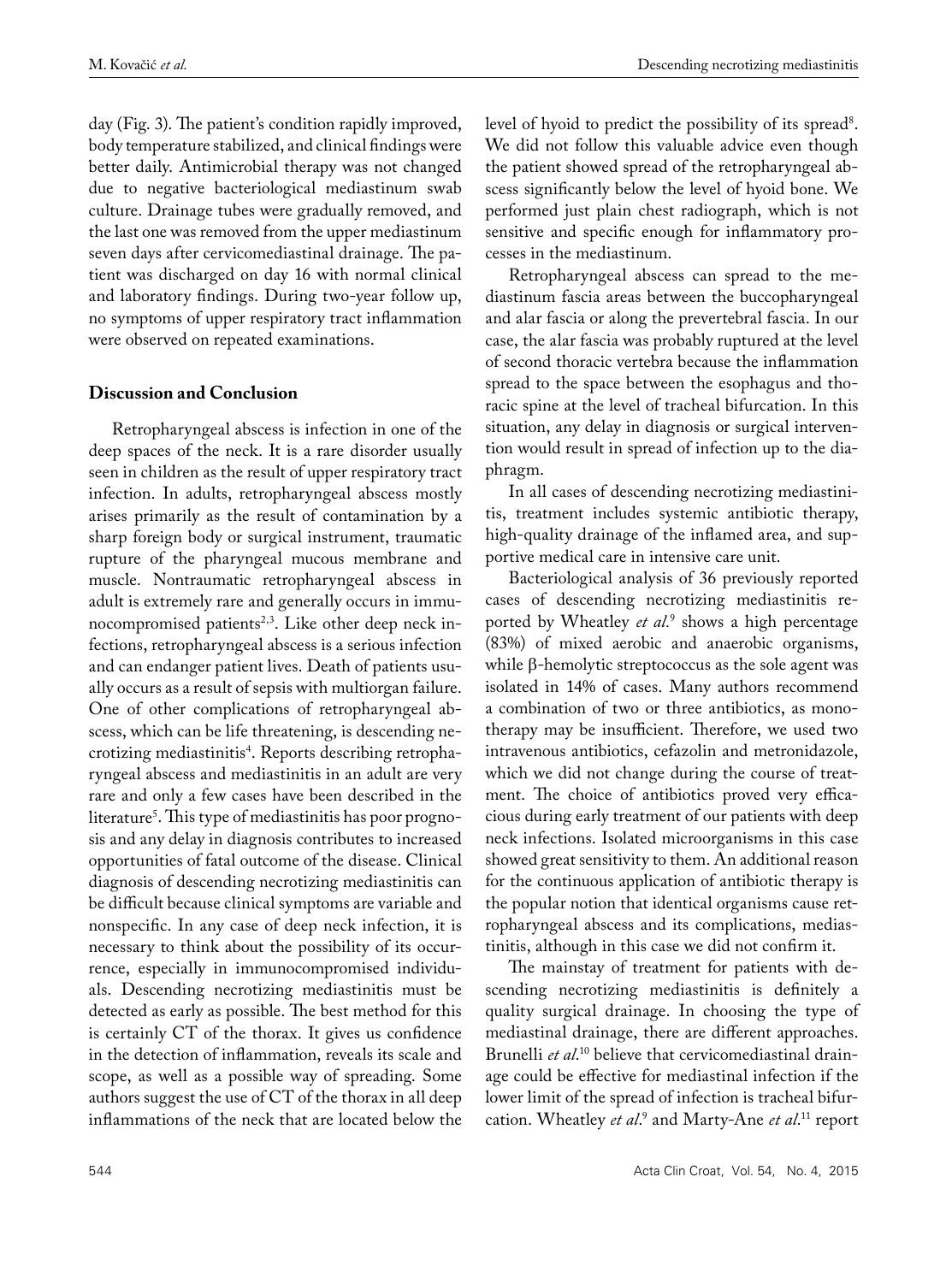that cervicomediastinal drainage is insufficient to treat any form of descending necrotizing mediastinitis and suggest a significantly more aggressive transthoracic drainage regardless of the level of infection spread in the mediastinum. Freeman *et al*. 12 successfully treated all patients with this difficult disease with combined cervicomediastinal and transthoracic drainage.

Unlike them, Nakamori *et al*.<sup>13</sup> and Sumi *et al.*<sup>14</sup> suggest that extensive surgical debridement of the mediastinum is significantly limited because of important anatomical structures in the area, and they insist on the less aggressive percutaneous catheter drainage. They achieved a very good result in curing descending necrotizing mediastinitis with a low percentage of mortality of 3.1%. We believe that cervicomediastinal drainage can be successful in cases where inflammation is limited in the retropharyngeal space and posterior mediastinum and should be done first without hesitation. Besides being technically less demanding, its other advantages over transthoracic approach is less possibility of secondary hospital infections, due to less surface area of open wounds, less need for analgesics, and reduced loss of electrolytes and proteins.

Follow up CT scan of the neck and thorax after 24-48 hours and monitoring of clinical signs of the general condition can evaluate the success of cervicomediastinal drainage. In case when this approach to mediastinal drainage shows signs of failure, it is always possible to do one of the more aggressive drainage transthoracic approaches. The main prerequisite for success of cervicomediastinal drainage is early diagnosis of descending necrotizing mediastinitis, and every delay makes it insufficient.

The use of CT scan of the thorax in patients with retropharyngeal abscess or other deep inflammation of the neck, after general condition deterioration, can detect early mediastinitis. Then, successful drainage of the mediastinum can be performed through transcervical approach<sup>15-19</sup>.

It is concluded that nontraumatic retropharyngeal abscess with descending necrotizing mediastinitis is extremely rare. This type of mediastinitis is very aggressive and has a high mortality rate. The success of treatment of this condition depends on the accuracy and speed of diagnosis, effective drainage of the mediastinum, and administration of systemic antibiotics which cover aerobic and anaerobic organisms. We believe that cervicomediastinal drainage can be successful in curing descending necrotizing mediastinitis. Its efficiency could be tested with thorax CT and monitoring clinical parameters and laboratory tests. In the case of inefficiency of this type of drainage, subsequently some other, much aggressive transthoracic methods of drainage could be done.

#### **References**

- 1. Estrera AS, Landay MJ, Grisham JM, Sinn DP, Platt MR. Descending necrotizing mediastinitis. Surg Gynecol Obstet. 1983;157:545-52.
- 2. Goldenberg D, Golz A, Joachims HZ. Retropharyngeal abscess: a clinical review. J Laryngol Otol. 1997;111:546-50.
- 3. Harkan A, Hassani T, Ziad T, *et al*. Retropharyngeal abscess in adult: five case reports and review of the literature. Sci World J. 2011;11:1623-9.
- 4. Vieira F, Allen SM, Stocks RM, *et al*. Deep neck infection. Otolaryngol Clin North Am. 2008;41:459-83.
- 5. Watanabe M, Ohhika Y, Aoki T, Takagi K, Tanaka S, Ogata T. Empyema and mediastinitis complicating retropharyngeal abscess. Thorax. 1994;49:1179-80.
- 6. Kovačić M, Dželalija B. Retropharyngeal abscess and acute inflammation of the maxillary sinus: transoral procedure as a surgical method of treatment. Act Med Croat. 2002;56:69-71.
- 7. Nikolić I, Bumber Ž, Stančić-Rokatov D, Slobodnjak Z, Bumber B, Hodoba N, Kolarić N. Descending necrotizing mediastinitis. Acta Clin Croat. 2006;45:207-11.
- 8. Ojiri H, Tada S, Ujita M, Ariizumi M, *et al*. Infrahyoid spread of deep neck abscess: anatomical consideration. Eur Radiol. 1998;8:955-9.
- 9. Wheatley MJ, Stirling MC, Kirsh MM, Gago O, Orringer MB. Descending necrotizing mediastinitis: transcervical drainage is not enough. Ann Thorac Surg. 1990;49:780-4.
- 10. Brunelli A, Sabbatini A, Catalini G, Fianchini A. Descending necrotizing mediastinitis: cervicotomy or thoracotomy? J Thoracic Carciovasc Surg. 1996;111:485-6.
- 11. Marty-Ane CH, Berthet JP, Alric P, *et al*. Management of descending necrotizing mediastinitis: an aggressive treatment for an aggressive disease. Ann Thorac Surg.1999;68:212-7.
- 12. Freeman RK, Vallieres E, Verrier ED, Karmy-Jones R, Wood DE. Descending necrotizing mediastinitis: an analysis of the effects of serial surgical debridement on patient mortality. J Thorac Cardiovasc Surg. 2000;119:260-7.
- 13. Nakamori Y, Fujimi S, Ogura H, *et al*. Conventional open surgery *versus* percutaneous catheter drainage in the treatment of cervical necrotizing fasciitis and descending necrotizing mediastinitis. AJR. 2004;182:1443-9.
- 14. Sumi Y, Ogura H, Nakamori Y, *et al*. Nonoperative catheter management for cervical necrotizing fasciitis with and with-